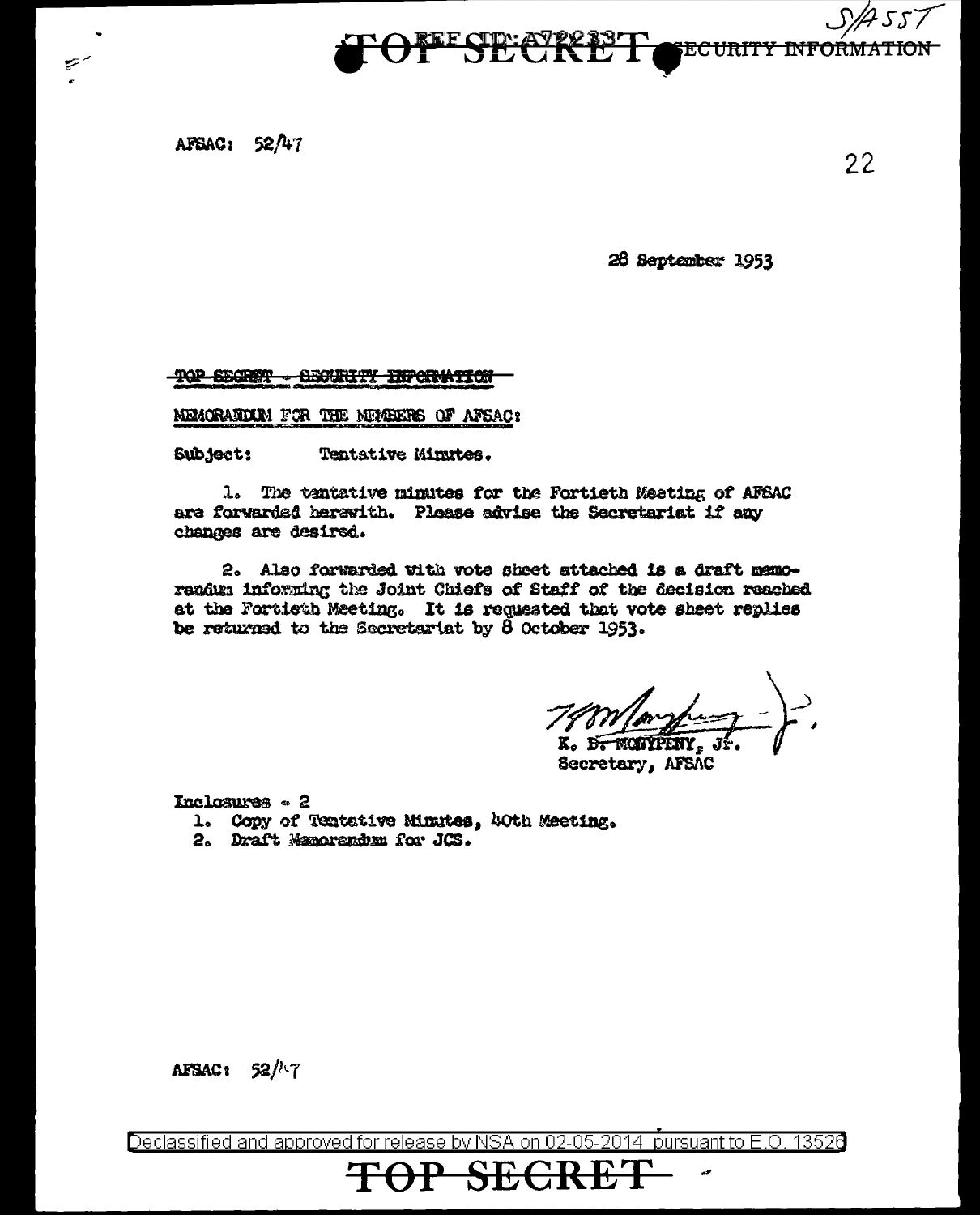

### FORTISTH MEETING

### $C_{\mathbb{Z}}$

#### ARAED FORCES SECURITY ACESUY COURCIL

### PRESERT:

للسيريد

| ABRIL'S             | Maj. Gen. Harry Reichelderfer<br>Brig. Gen. Emil Lenzner<br>Col. H. R. Bonin |  |  |  |
|---------------------|------------------------------------------------------------------------------|--|--|--|
| <b>HAVY:</b>        | RADM William B. Ammon<br>Capt. W. M. McCormick                               |  |  |  |
| ubaf :              | Maj. Gen. J. A. Samford<br>Brig. Gen. Gordon A. Blake                        |  |  |  |
| <b>PATUL AMARD.</b> | $\mathbf{a}$ , $\mathbf{b}$ and $\mathbf{a}$                                 |  |  |  |

**JODET BTAFF?** Col. E. A. Sixmyer

Lt. Gen. Ralph J. Canine, USA, Chairman **IBA**:

**SECRETARIAT:** LT. K. B. Monypeny, Jr., USN Miss Catherine M. Johnson

ALSO PRESENT:

| ARAY: |  | Lt. Col. Glen C. Long    |  |
|-------|--|--------------------------|--|
|       |  | Lt. Col. Richard Laffers |  |

MBA: Capt. D. M. Agnew, USN

UBAF: Col. C. M. Toursend Col. John L. Ondrick Lt. Col. J. M. Anderson

The Fortieth Meeting of the Armed Forces Security Agency Council was held at 1400, 17 September 1953, in Room 20 468, National Defense Building, Wachington, D. C.

TOP SECRET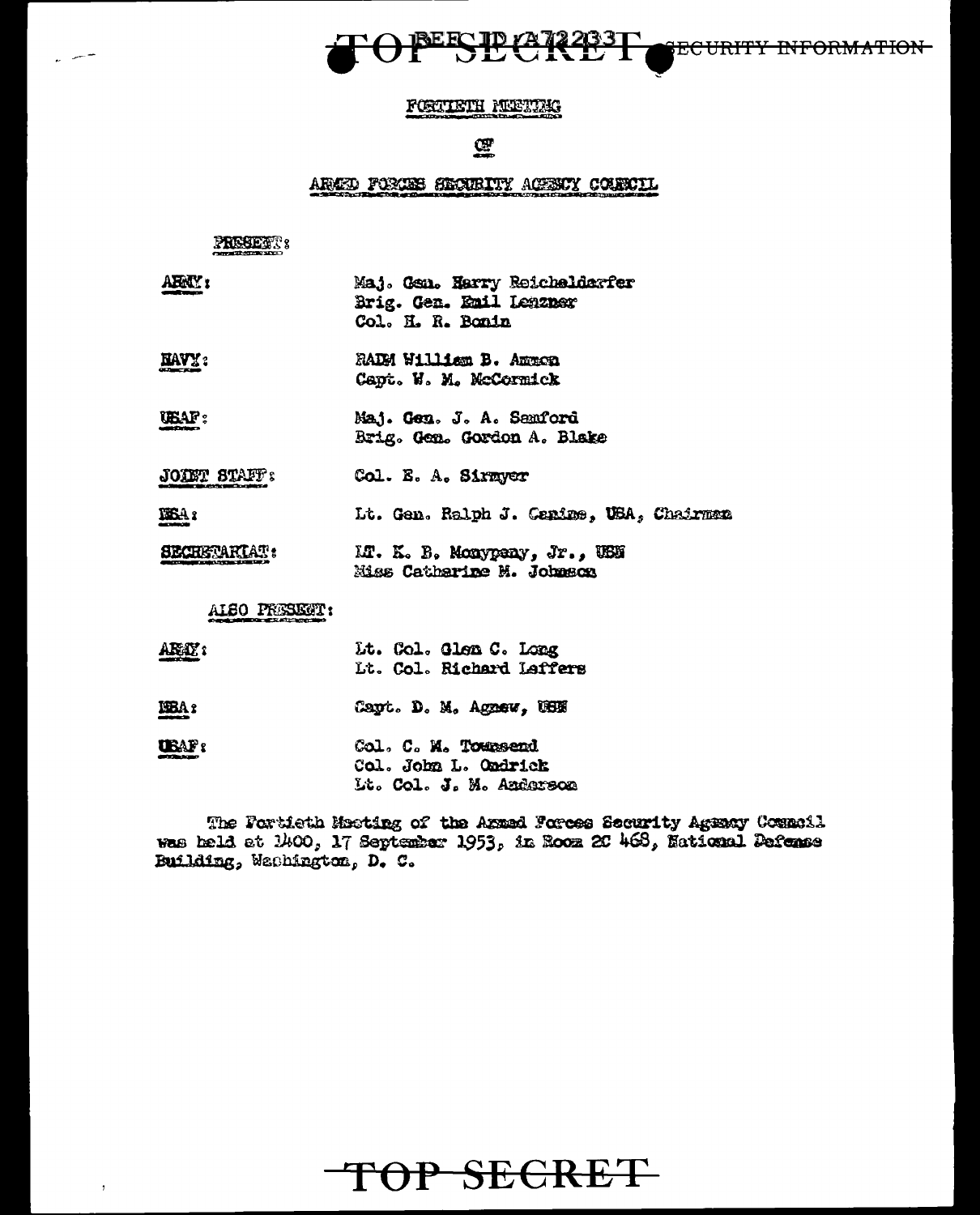ECURITY INFORMATION

SUBJECT NUMBER

 $\sigma_{\rm max}$ 

AFSAC: 60/65 Item 1 of the Agenda for the Fortisth Meeting of AFLAC, held on 17 September 19p3.

**Subject:** Establishment of the Joint Lecurity Committee.

The CHAIRMAN noted that there were no minutes of the previous meeting to be approved. He stated that the purpose of the meeting thas to consider a paper that had been referred to AFSAC by the Joint Chiers of Starf. He added that this paper had been submitted by the Chief of Staff, U.S. Anny, and would establish a Joint peourity Committee. He then requested remarks from the Army representative.

OPESECREET

COL. BONIN reviewed the steps by unich the item on the agenda had come to ArbAC. He also reviewed the directive which ostablished AFSA and AFSAC and the AFSAC Charter. COL. SONIN noted the memorandum from Ar. Lovett which implemented ASCID No. 9, Newised. He said that AFEAC had not been officially abolished or reorganized, and added that it was, however, ineffective because of the provisions of NSCID No. 9, Revised. He stated that this condition left the J.C.C. without an advisory body for matters concerning or related to COMINT.

The CHAIRMAN said he uid like to make one correction to the Army's remarks. He said that it was not Mr. Lovett's action putting COMINT under a different organization that made AFSAC ineffective. He added that it was impotent bafore that time.

He then requested the Navy to comment.

RADM. AMMON said that the Nuvy felt that the establishment of such a committee as recommended in the paper before the Council would in effect be a duplication of already existing committees. He stated that the J.C.E.C. could handle matters for COMDEC and J.I.C. could handle matters for COMINT. He added that since those committees and representatives thereon presented the views of the Services, it was not believed the proposed additional committee was necessary. He further stated that if there were any other matters to take up that crossed the lines of both J.C.L.C. or J.I.C., the two committees could call a joint meeting as is done for other problems at the present time.

The CHAIRMAN then requested the Air rores views.

GEN. SAMFORD said that the Air Force agreed with the views expressed by RADM. AMMON.

The CHAIRMAN stated that as the Pirector, NSA, he wished to comment on the proposal. He said that first he considered the timing poor. because a directive on COMSEC, corresponding somewhat to NSCID No. 9

 $AFGAG_1$  60/55

## TOP SECRET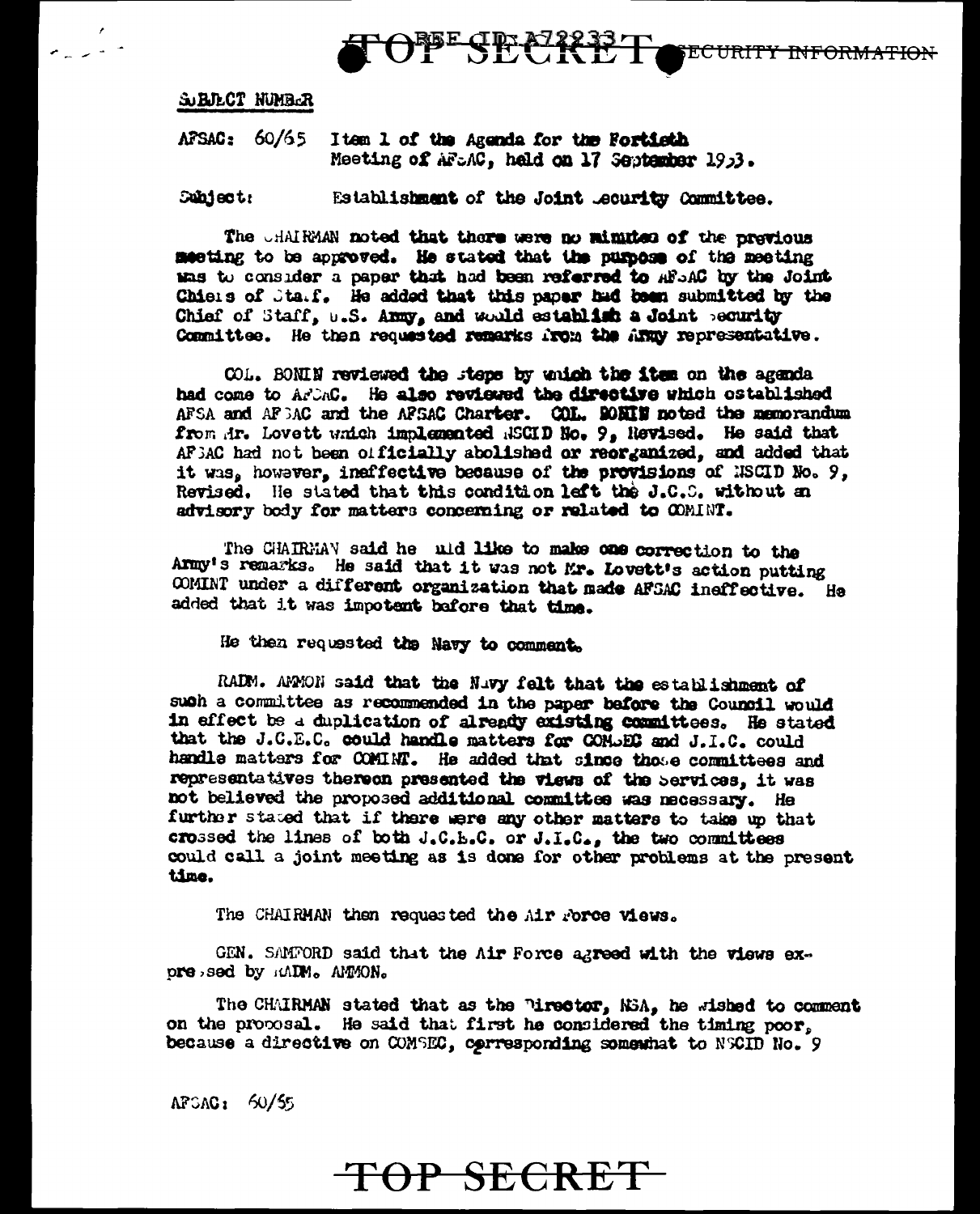

### AP5AC: 50/65

was expected to be published momentarily and this would formalize the COMSEC situation. If a committee was necessary it would be advisable to ascertain what is required by that directive, he added. He stated that secondly he agreed with ADM. Asson that enother committee wis not nocied, because there were too many committees at the present time. He further stated that he did not see how COMINTwise such a committee could operate without represent tion from the Mational Jecurity Agency because it would operate in a complete vacuum. He added that if J.C.E.C. and J.I.C. were used, then the Agency could furnish whatever assistance is desired by the two J.C.S. committees and then there fore conflicts. these two committees could meet together.

There was a general discussion on the advisability of using the J.C.E.C. and the J.I.C. in place of the proposed committee.

GEN. AMPORD made the motion that AFSAC recommend to J.C.S. that the provisions of the J.C.S. paper which established AF AC be rescinded and that the J.C.E.C. and J.I.C. be utilized, separately or together as determined by the Mrector of the Joint Staff to advise the J.C.S. on COMSEC and COMIET matters.

AUN. ANNON seconded the motion.

After further discussion COL. HOMIN offered a counter proposal that action be postponed until the new directive on COMSEC was issued.

A vote was taken on the original motion and it was not so agreed.

The CHAIRMAN stated that the Army now proposed to postpone action and to recommend that the paper be tabled by the Joint Chiefs of Sta.f until after the COM.EC Directive had been published and implemented.

It was so agreed.

There was no further business to come before the Council.

The meeting adjourned at 1450.

K. B. MONTELLY

becretary, AFJAC

 $AF$ SAC: 50/65

 $\overline{\mathbf{3}}$ 

# TOP SECRET